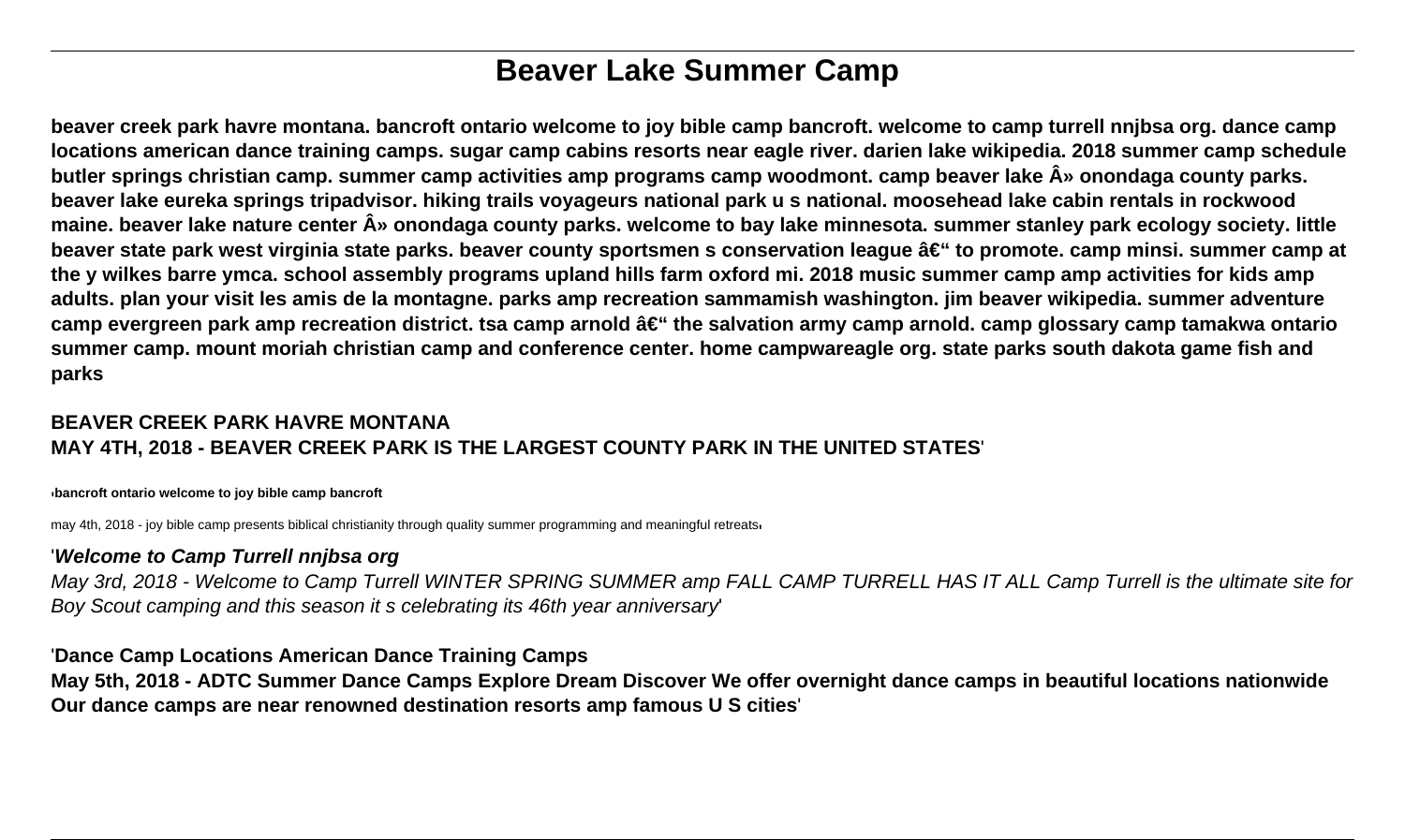#### '**Sugar Camp Cabins Resorts Near Eagle River**

May 4th, 2018 - Private quiet cottage on dead end road On 600 acre lake Dam Lake of the Sugar Camp chain of 5 lakes New mattresses VIEW DETAILS Book direct to avoid booking website feesi

#### '**Darien Lake Wikipedia**

**May 5th, 2018 - History Darien Lake Fun Country In 1954 Darien Lake Was Excavated And Filled The Lake Was A Popular Swimming Destination For Many Years In 1964 Investor Paul Snyder Acquired A 164 Acre Parcel Of Land Bordering The Lake And Opened A Small 23 Site Campground And Picnic Area**'

#### '**2018 Summer Camp Schedule Butler Springs Christian Camp**

May 6th, 2018 - We are so excited for this years performing arts camp This summer we are going to be learning about the masterful tapestry Jesus weaves of our lives'

#### '**SUMMER CAMP ACTIVITIES AMP PROGRAMS CAMP WOODMONT**

MAY 5TH, 2018 - WITH A WIDE RANGE OF PROGRAMS AND SUMMER CAMP ACTIVITIES NW GEORGIA LOCATED CAMP WOODMONT IS A SURE CHOICE TO KEEP YOUR CHILDREN EDUCATED AND

#### **ENTERTAINED**

#### '**camp beaver lake » onondaga county parks**

may 2nd, 2018 - home » park » beaver lake nature center » camp beaver lake camp beaver lake camp beaver lake at beaver lake nature center in baldwinsville offers children kindergarten thru 7th grade an unforgettable summer the great outdoors a chance to make new friends and non stop fun'

#### '**Beaver Lake Eureka Springs TripAdvisor**

**May 5th, 2018 - Beaver Lake Eureka Springs See 577 Reviews Articles And 121 Photos Of Beaver Lake Ranked No 5 On TripAdvisor Among 68 Attractions In Eureka Springs**'

#### '**HIKING TRAILS VOYAGEURS NATIONAL PARK U S NATIONAL**

SEPTEMBER 19TH, 2017 - PARK AT THE KABETOGAMA LAKE OVERLOOK NEAR THE ASH RIVER VISITOR CENTER TO ACCESS THE TRAILHEAD TRAVEL A NARROW WINDING ROCKY TRAIL TO EXPERIENCE THE WONDERS OF THE BOREAL FOREST AND TO VIEW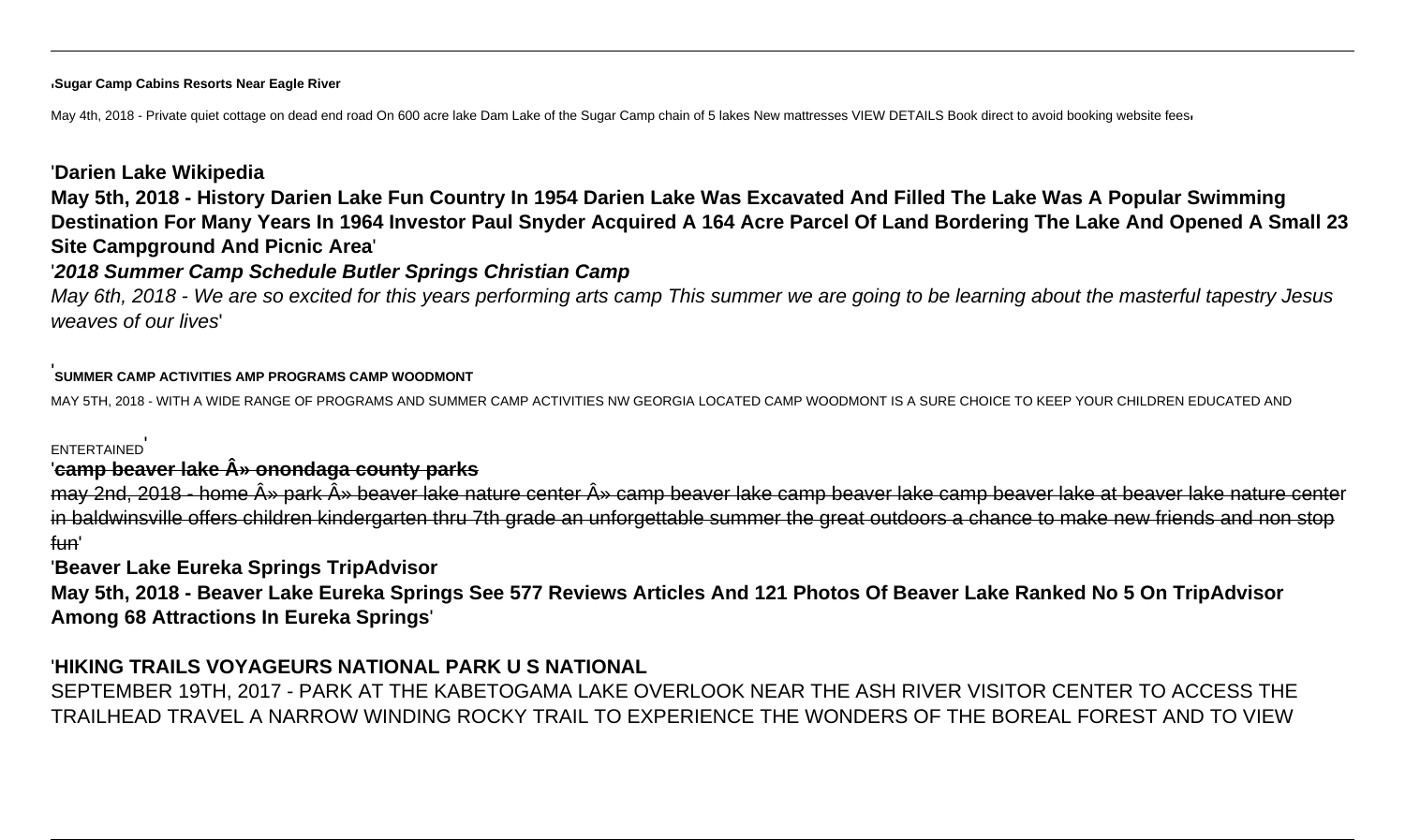## SPECTACULAR SCENERY THIS PARK TRAIL IS LOCATED THREE MILES FROM THE KABETOGAMA LAKE VISITOR CENTER OFF'

#### '**Moosehead Lake Cabin Rentals in Rockwood Maine**

May 4th, 2018 - Cabins Gray Ghost Camps are located along the beautiful shores of the Moose River in the village of Rockwood in the Northwoods of Maine Our waterfront cabins are available anytime of year<sub>11</sub> Beaver

## **Lake Nature Center » Onondaga County Parks**

May 5th, 2018 - Volunteers Wanted Become A Part Of The Amazing Team Of Volunteers That Make Beaver Lake Nature Center The Special Place That It Is All Ages Amp Abilities Welcome'

#### '**Welcome To Bay Lake Minnesota**

May 4th, 2018 - Ruttger S Summer Events Artistic Amp Creative Map Of Bay Lake Click Here To See What Marcia Amp Marshall S Granddaughter Jessica Scott Created You Will Be Surprised

#### '**Summer Stanley Park Ecology Society**

May 6th, 2018 - Stanley Park Ecology Society's summer day camps for kids run weekly July through August Stanley Park Ecology Society SPES is offering the third year of summer day camps for kids ages 7 to 11''**little beaver state park west virginia state parks may 6th, 2018 - about this park little beaver state park is a 562 acre day use park that features many outdoor recreational opportunities at** the center of the park is an 18 acre lake where anglers may fish year round"beaver county sportsmen s conservation league – to **promote**

# **may 6th, 2018 - to promote and foster the protection and conservation of our wildlife resources**'

#### '**camp minsi**

may 5th, 2018 - camp minsi located in the heart of the poconos has been serving scouts for over 70 years the regional scout summer camp encompasses more than 1 200 acres of beautiful and pristine pennsylvanian woodlands along the shores of the 314 acre stillwater lake'

#### '**Summer Camp at the Y Wilkes Barre YMCA**

**May 3rd, 2018 - The Wilkes Barre Family YMCA owns and operates YMCA Camp Kresge a beautiful 1 100 acre facility located in the heart of the Pocono Mountains**''**SCHOOL ASSEMBLY PROGRAMS UPLAND HILLS FARM OXFORD MI MAY 3RD, 2018 - FIFTY YEARS AGO CHILDREN THAT LIVED IN THE CITY WOULD VISIT THEIR GRANDPARENTS OR AUNT S AND UNCLE**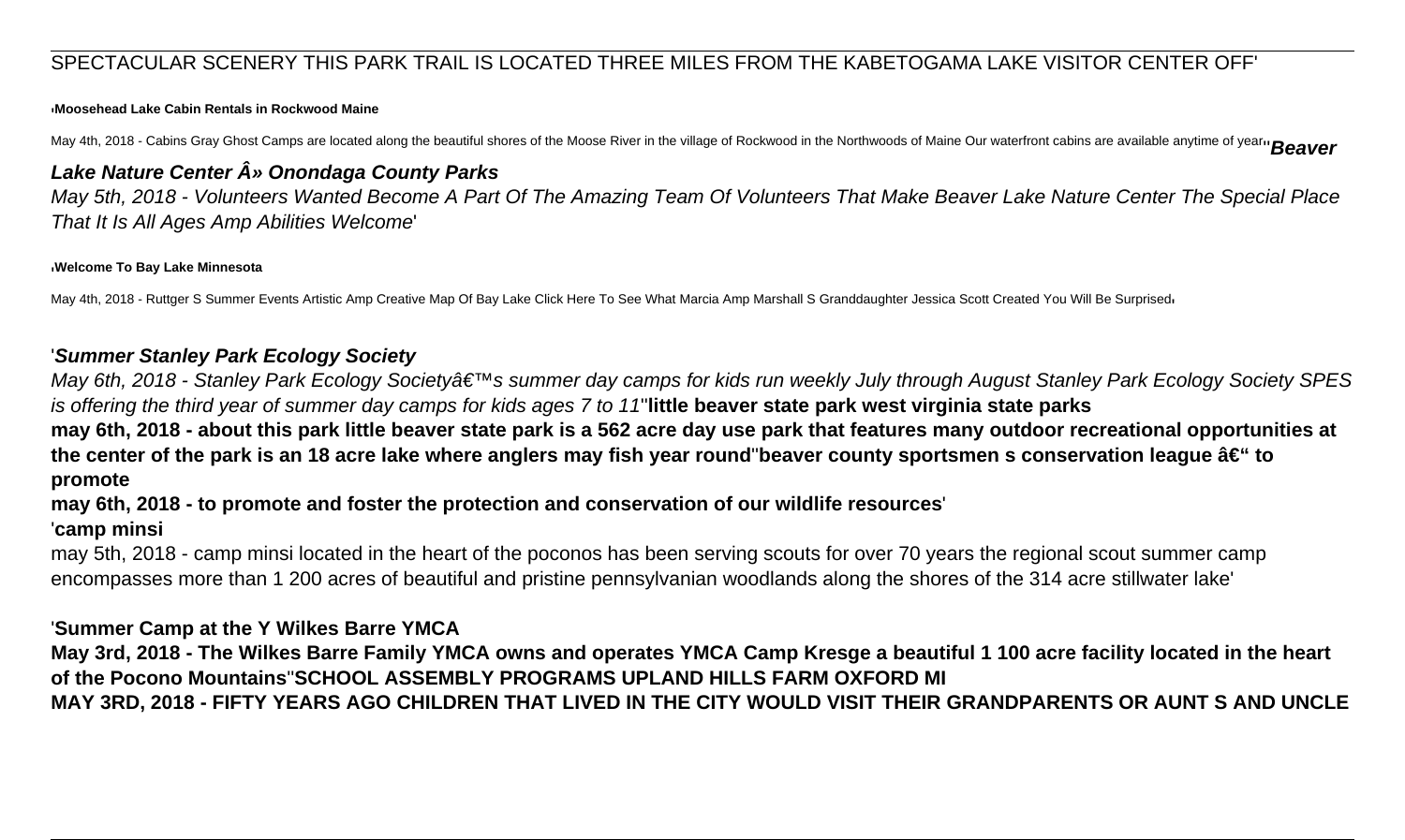# **S ON THE FARM EVERY SUMMER TODAY MOST CHILDREN DO NOT HAVE THAT OPPORTUNITY**'

# '**2018 Music Summer Camp amp Activities for Kids amp Adults**

May 3rd, 2018 - Find the perfect USA music camp for the summer of 2018 with the help of Johnson String Instrument New England s largest and most complete stringed instrument shop''**Plan Your Visit Les Amis De La Montagne** May 4th, 2018 - Park Welcome Les Amis De La Montagne Offers A Welcome And Information Service At Smith House In Mount Royal Park''**PARKS**

## **AMP RECREATION SAMMAMISH WASHINGTON**

MAY 6TH, 2018 - BEAVER LAKE PARK IS 83 ACRES WITH PARKING LOTS LOCATED IN THE NORTH AND WEST WITH A LARGE FORESTED SECTION AND TRAILS LOCATED IN THE MIDDLE 25101 SE 24TH STREET MAP IT' '**jim beaver wikipedia**

may 5th, 2018 - james norman beaver ir born august 12 1950 is an american actor playwright screenwriter and film historian he is most familiar to worldwide audiences as the gruff but tenderhearted bobby singer in

# supernatural''**Summer Adventure Camp Evergreen Park amp Recreation District**

May 3rd, 2018 - EPRD Summer Adventure Camp offers a wide variety of age appropriate activities to choose from including active amp passive games sports arts amp crafts open swimming field trips educational guest speakers and much more'

# 'TSA Camp Arnold â€" The Salvation Army Camp Arnold

April 30th, 2018 - Whether You Are Planning A Series Of Intense Meetings A Time For Relaxation And Some Outdoor Fun A Team Building Course Or An Outdoor Education Experience Camp Arnold Can Be An Ideal Setting For You' '**Camp Glossary Camp Tamakwa Ontario Summer Camp**

May 1st, 2018 - Ontario Summer Camp For new campers and staff to give you a head start on learning the Tamakwa lingo for when you arrive and for those of you who would like a refresher

# '**MOUNT MORIAH CHRISTIAN CAMP AND CONFERENCE CENTER**

**MAY 6TH, 2018 - MOUNT MORIAH CHRISTIAN CAMP WAS ESTABLISHED AS A MINISTRY OF TEMPLE BAPTIST CHURCH IN POWELL TENNESSEE PASTOR CLARENCE SEXTON LED THE CHURCH TO BEGIN THE CAMP BY FAITH WITH A VISION TO STIR YOUNG PEOPLE** TO **"TAKE THE HIGH ROAD― AND TO STRENGTHEN** LOCAL CHURCHES IN THEIR EFFORTS TO REACH YOUNG PEOPLE FOR **CHRIST**''**home campwareagle org**